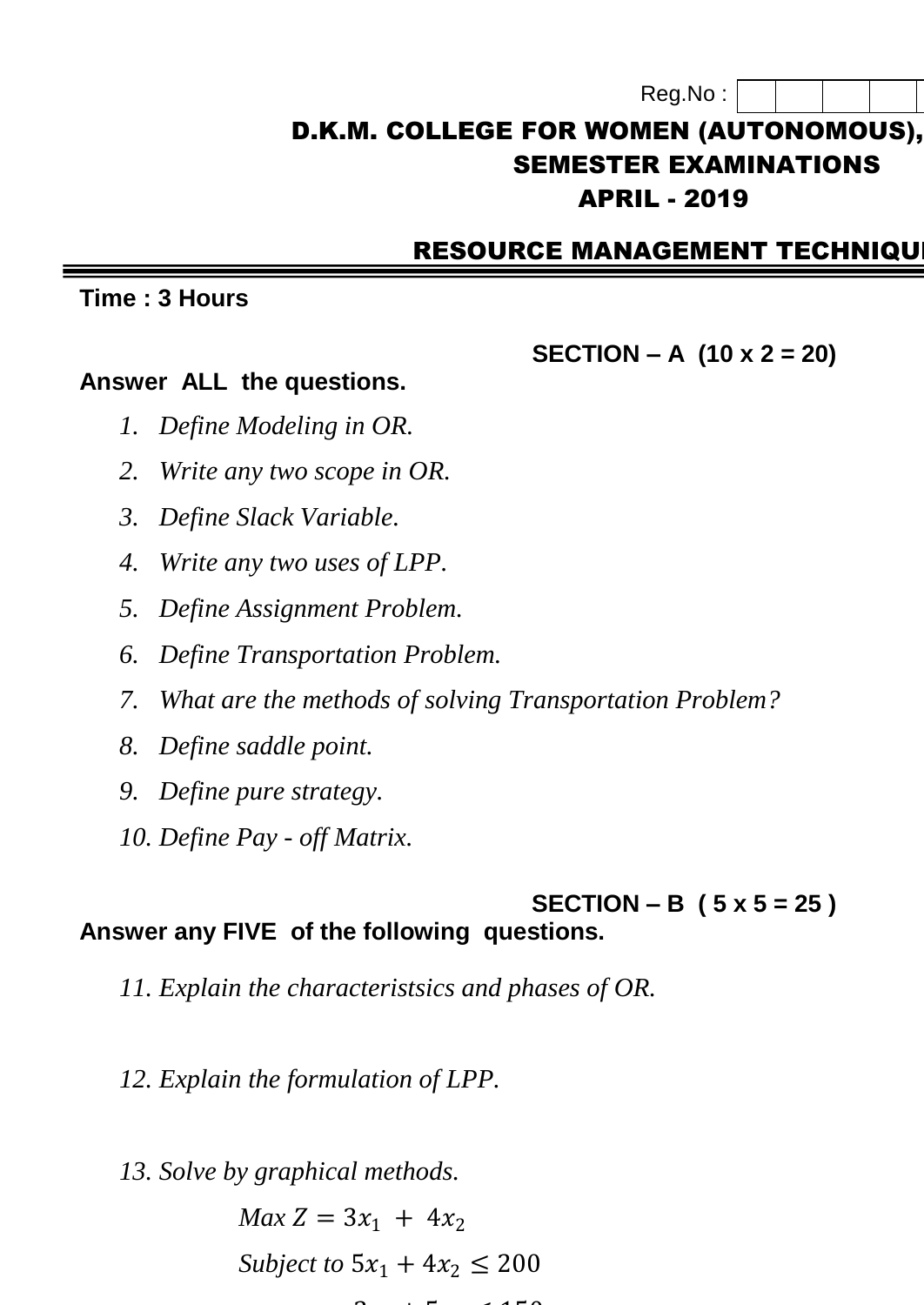# *15. Solve the assignment problem.*

|                  | A              | $\boldsymbol{B}$ | $\mathcal{C}$ | D              |
|------------------|----------------|------------------|---------------|----------------|
| $\boldsymbol{I}$ |                | $\overline{4}$   | 6             | $\mathfrak{Z}$ |
| $I\!I$           | 9              |                  | 10            | 9              |
| III              | $\overline{4}$ | 5                | 11            |                |
| IV               | 8              |                  | 8             | $\overline{5}$ |

*16. Solve the transportation problem by VAM.*

|        | A  | $\boldsymbol{B}$ | $\mathcal{C}_{0}^{(n)}$ | D  | Supply |
|--------|----|------------------|-------------------------|----|--------|
|        | 6  |                  |                         |    | 70     |
|        | 11 | 5                | 2                       | 8  | 55     |
|        | 10 | 12               |                         |    | 70     |
| Demand | 85 | 35               | 50                      | 45 |        |

*17. Write about simplex algorithm.*

# *18. Solve the game.*

|          | Player B |       |                |       |
|----------|----------|-------|----------------|-------|
|          |          | $B_I$ | B <sub>2</sub> | $B_3$ |
| Player A | $A_I$    | 2     | 5              | 6     |
|          | $A_2$    |       | $\mathfrak{Z}$ |       |

# **SECTION – C ( 3 x 10 = 30 )**